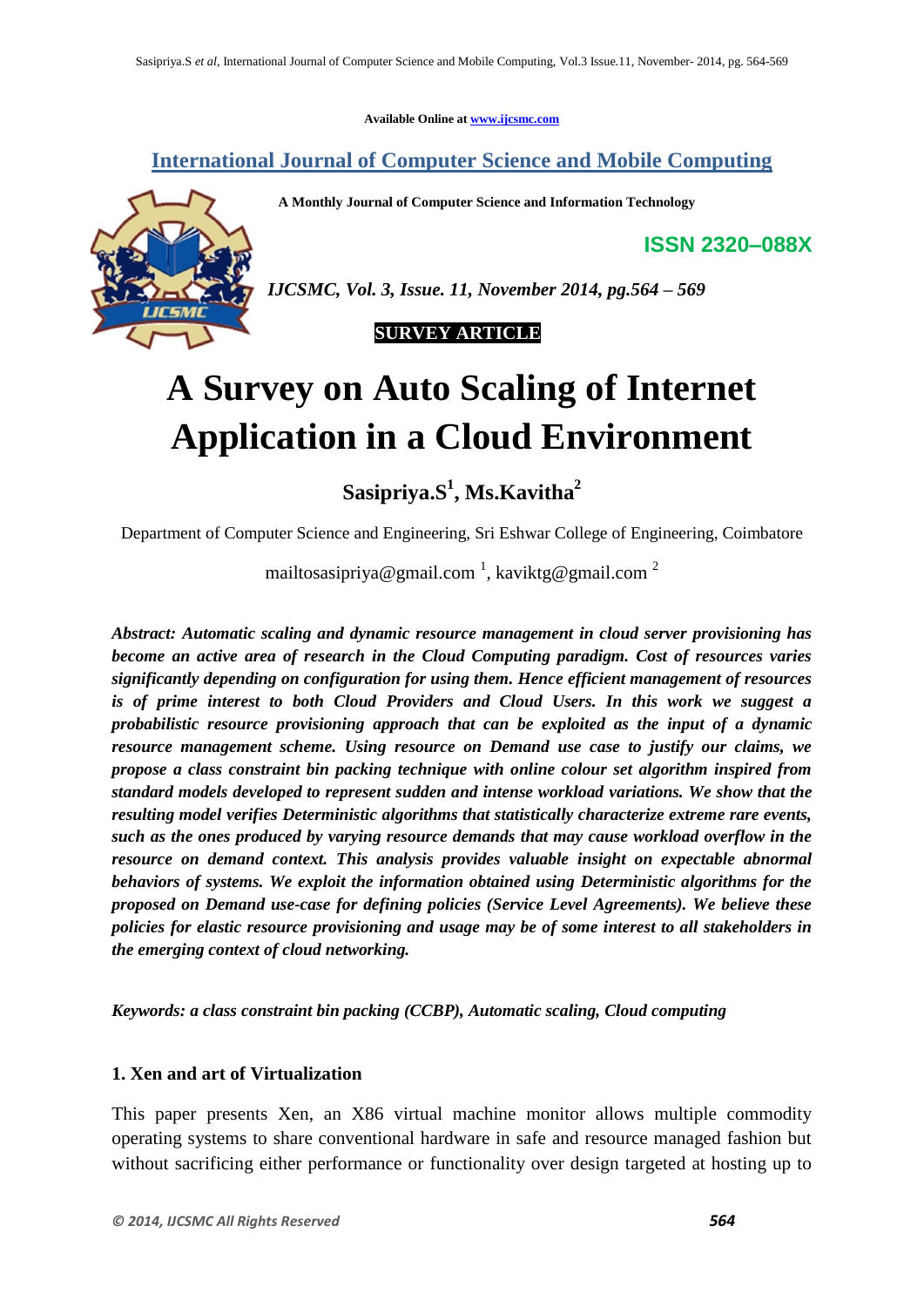100 virtual instances simultaneously on modern server. The virtualization approach taken by Xen is extremely efficient.



**Figure: Xen, virtual machine monitor**

Successful portioning of machine to support the concurrent execution of multiple operating systems poses several challenges.

1. Virtual machine must be isolated from one another.

2. It is necessary to support a variety of different operating system to accommodate the heterogeneity of popular application.

3. The performance overhead introduced by virtualization should be small.

The basic approach to build Xen, which multiplexes physical resources at the granularity of an entire operating system and is able to provide performance isolation between them. In contrast to process, level multiplexing this allows a range of guest operating system to gracefully coexist rather than mandating a specific application binary interface. There is a price to pay for this flexibility. Running a full OS is more heavy weight than running a process both in terms of initialization and in terms of resource consumption.

For our target of up to 100 hosted OS instances.paravirtualized X86 interface factored into 3 broad aspects of system: memory management, CPU and device I/O.

Xen provides an excellent platform for deploying a wide variety of network centric services such as local mirroring of dynamic web content, media stream transcending and distribution, multiplayer game and virtual reality servers and smart proxies to provide ephermence network presence for transiently connected devices.

# **2. Multi-Agent Learning Approach to Online Distributed Resource Allocation**

Efficient resource allocation in a network of computing clusters may enable building large computing infrastructure. We consider this problem as a novel application for multi agent learning (MAL).

The MAL algorithms applies for optimizing online resource allocation in a cluster networks.

To build a larger shared computing infrastructure, one common model is to organize a set of shared clusters into network an enable resource sharing across shared clusters. The resource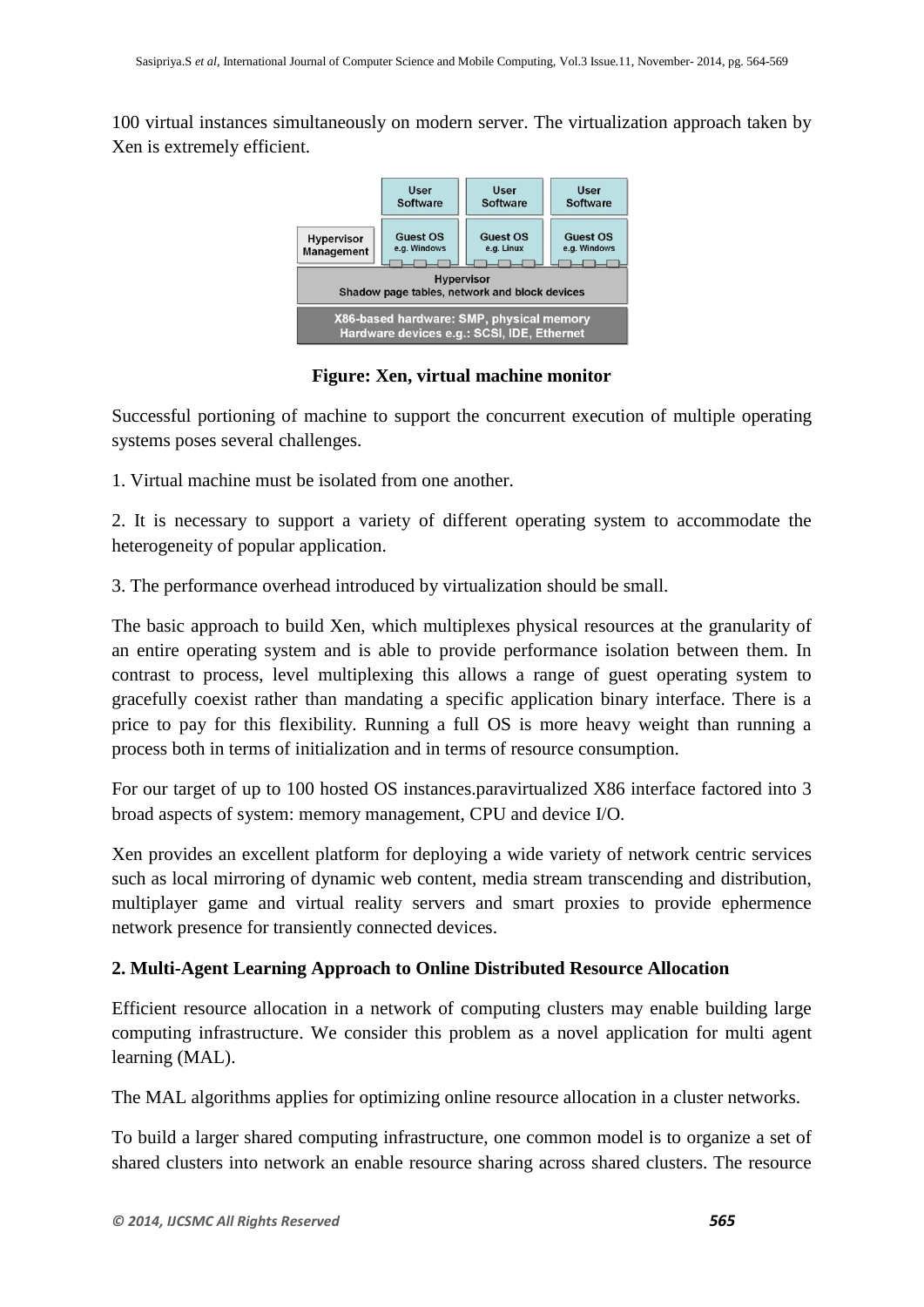allocation decision is now distributed to each shared clusters. Each cluster (referred to as agent) still uses a cluster-wide technique for managing its local resources. Here task is referred as application services. All agents make decision depends not only on its local state but also on other agent states and policies. To simplify learning the learning, we decompose each agent's decisions into two connected learning problem:

**Local allocation problem**-deciding what tasks to be allocated locally.

**Task routing problem**-deciding where to forward a task.

To avoid poor initial policies during learning, heuristic strategies are developed to speed up the learning.

#### **3. Tight bounds for online class-constrained packing**

 The vector bin packing problem considers multi-dimensional constraints when packing items into a minimum number of bins for the Automatic scaling of the internet application for resource management. CPU demand and the memory requirement of an Internet application as individual elements in the vector and use vector bin packing .The Class Constrained Multiple Knapsack problem (CCMK) aims to maximize the total number of packed items under the restriction that each knapsack has a limited capacity and a bound on the number of different types of items it can hold. Process migration for multiple application is modelled and achieved a best results. Unlike virtualization technology, it does not capture the execution environment of the running processes. Nor does it support the auto scaling of the processes based on the observed demand along with load balancing strategies. Performance Factor Considered for System evaluation

- Demand satisfaction ratio
- Computing Capacity
- Average server utilization
- Response time



Figure Class constrained bin packing (CCBP).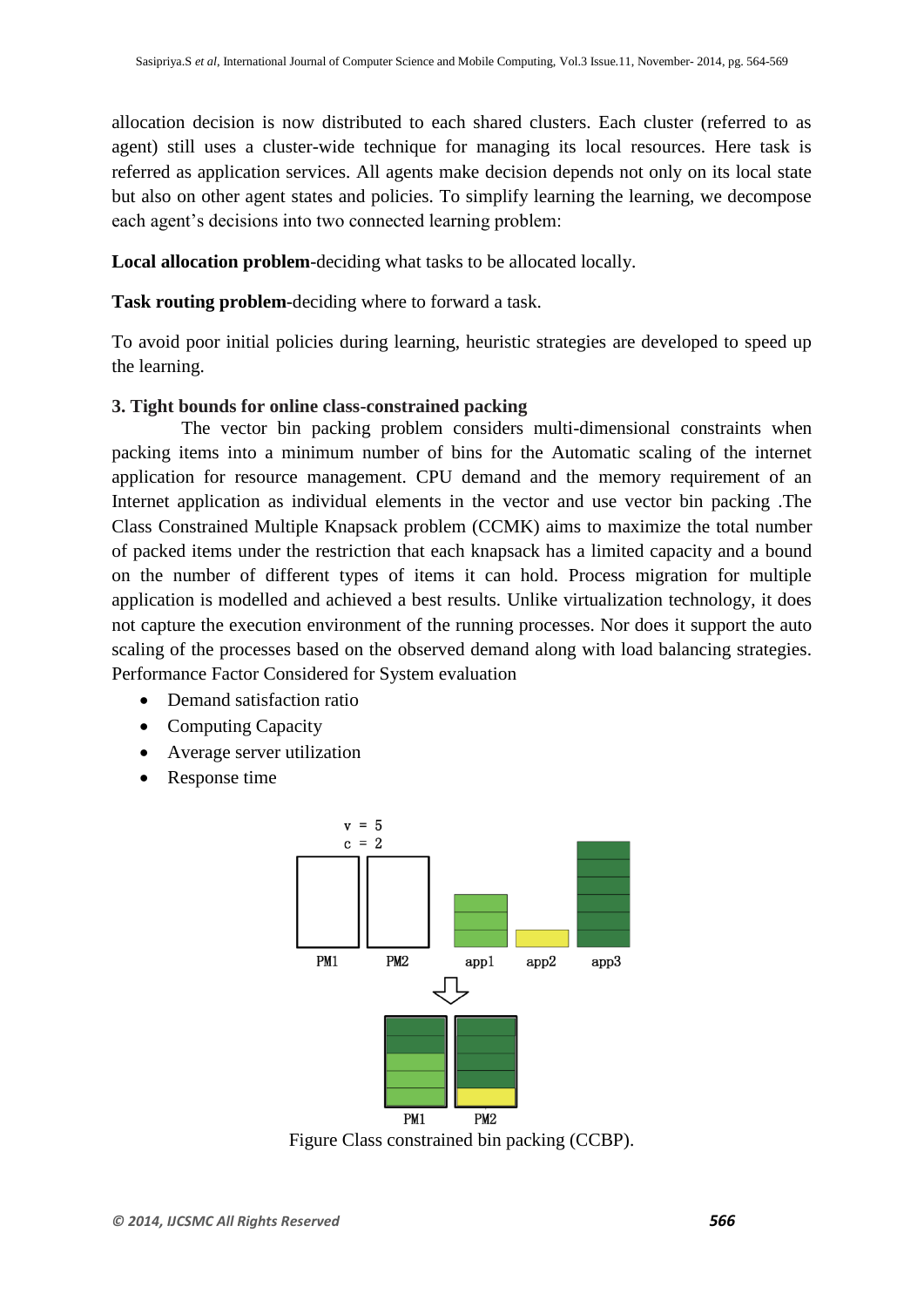### **4. Resource Allocation in a Network-Based Cloud Computing Environment: Design Challenges**

Cloud computing is an increasingly popular computing example, now proving a necessity for utility computing services. Each provider offers a unique set of services with a range of resource configurations. Resource provisioning for cloud services in a wide-ranging way is essential to any resource allocation model. The resource allocation is to accurately represent computational resources and network resources.

Another aspect that should be considered while provisioning resources is energy consumption. With that in mind, resource allocation algorithms aim to achieve the task of scheduling virtual machines on data center servers and then scheduling connection requests on the network paths available while complying with the problem constraints.

Since it is a relatively new paradigm, the community still has to tackle deeply these issues regarding SDN:

A-Reliability - Using centralized SDN controller affects reliability. Although solutions like stand by controllers or using multiple controllers for the network are suggested, practical investigation is needed to reveal the problems and analyze the trade-offs of using such solutions.



**figure: SDN architecture**

B- Scalability - When the network scales up in the number of switches and the number of end hosts, the SDN controller becomes a key bottleneck

Visibility - for example, that a backup was slowing the network. The solution would then be to simply reschedule it. Unfortunately with SDN, only a tunnel source and a tunnel endpoint with User Datagram Protocol (UDP) traffic are visible.

# **5. Dynamic Placement for Clustered Web Applications**

The evaluation of middleware clustering technology capable of allocating resources to web applications through dynamic application instance placement. The application instance placement as the problem of placing application instances on a given set of server machines to adjust the amount of resources available to applications in response to varying resource demands of application clusters. The objective is to maximize the amount of demand that may be satisfied using a configured placement. To limit the disturbance to the system caused by starting and stopping application instances, the placement algorithm attempts to minimize the number of placement changes. It also strives to keep resource Utilization balanced across all server machines. Two types of resources are managed, one load-dependent and one load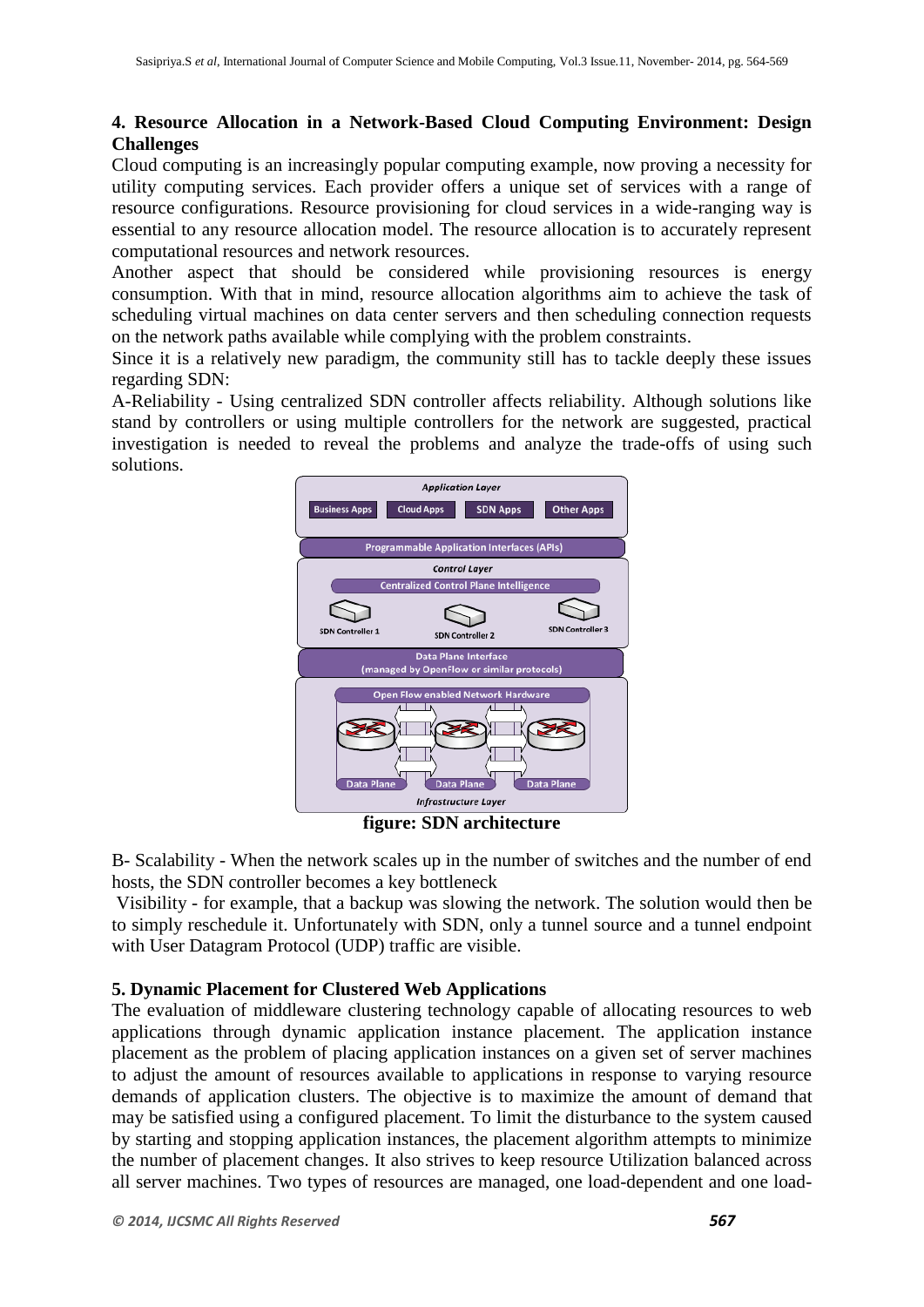independent. When putting the chosen placement in effect our controller schedules placement changes in a manner that limits the disruption to the system.

#### **6. A Scalable Application Placement Controller for Enterprise Data Centers**

Given a set of machines and a set of Web applications with dynamically changing demands, an online application placement controller decides how many instances to run for each application and where to put them, while observing all kinds of resource constraints. In this paper, a new algorithm that can produce within 30 seconds high-quality solutions for hard placement problems with thousands of machines and thousands of applications. This scalability is crucial for dynamic resource provisioning in large-scale enterprise data centers. Our algorithm allows multiple applications to share a single machine, and strives to maximize the total satisfied application demand, to minimize the number of application starts and stops, and to balance the load across machines. Our algorithm has been implemented and adopted in a leading commercial middleware product for managing the performance of Web applications.

#### **Conclusion**

System has been designed and implemented to work against the dynamic work load in the cloud data centers .In this work , we established a class constrained bin packing technique by utilizing the online color set algorithm to the system that can scale up and down the number of application instances automatically based on demand. We developed a color set algorithm to decide the application placement and the load distribution. Process migration is also carried out due to load variation above and below the threshold values .Our system achieves high satisfaction ratio of application demand even when the load demand is very high and very low. It saves energy by reducing the number of running instances when the load is low which achieve the low computation cost and low VM utilization in the cloud environments.

#### **References**

[1] Amazon Elastic Compute Cloud (Amazon EC2). http://aws.amazon.com/ec2/. Accessed on May 10, 2012.

[2] P. Barham, B. Dragovic, K. Fraser, S. Hand, T. Harris, A. Ho,R. Neugebauer, I. Pratt, and A. Warfield, "Xen and the art of virtualization," in Proc. ACM Symp. Oper. Syst. Princ. (SOSP'03),Oct. 2003, pp. 164–177.

[3] M. McNett, D. Gupta, A. Vahdat, and G. M. Voelker, "Usher: An extensible framework for managing clusters of virtual machines," in Proc. Large Install. Syst. Admin. Conf. (LISA'07), Nov. 2007, pp. 1–15.

[4] J. Zhu, Z. Jiang, Z. Xiao, and X. Li, "Optimizing the performance of virtual machine synchronization for fault tolerance," IEEE Trans. Comput., vol. 60, no. 12, pp. 1718–1729, Dec. 2011.

[5] Linux Documentation. http://www.kernel.org/doc/documentation/power/states.txt. Accessed on May 10, 2012.

[6] H. Shachnai and T. Tamir, "Tight bounds for online class constrained packing," Theor. Comput. Sci., vol. 321, no. 1, pp. 103–123, 2004.

[7] L. Epstein, C. Imreh, and A. Levin, "Class constrained bin packing revisited," Theor. Comput. Sci., vol. 411, no. 34–36, pp. 3073–3089,2010.

[8] B. Urgaonkar, P. Shenoy, and T. Roscoe, "Resource overbooking and application profiling in shared hosting platforms," SIGOPS Oper.Syst. Rev., vol. 36, no. SI, pp. 239–254, 2002